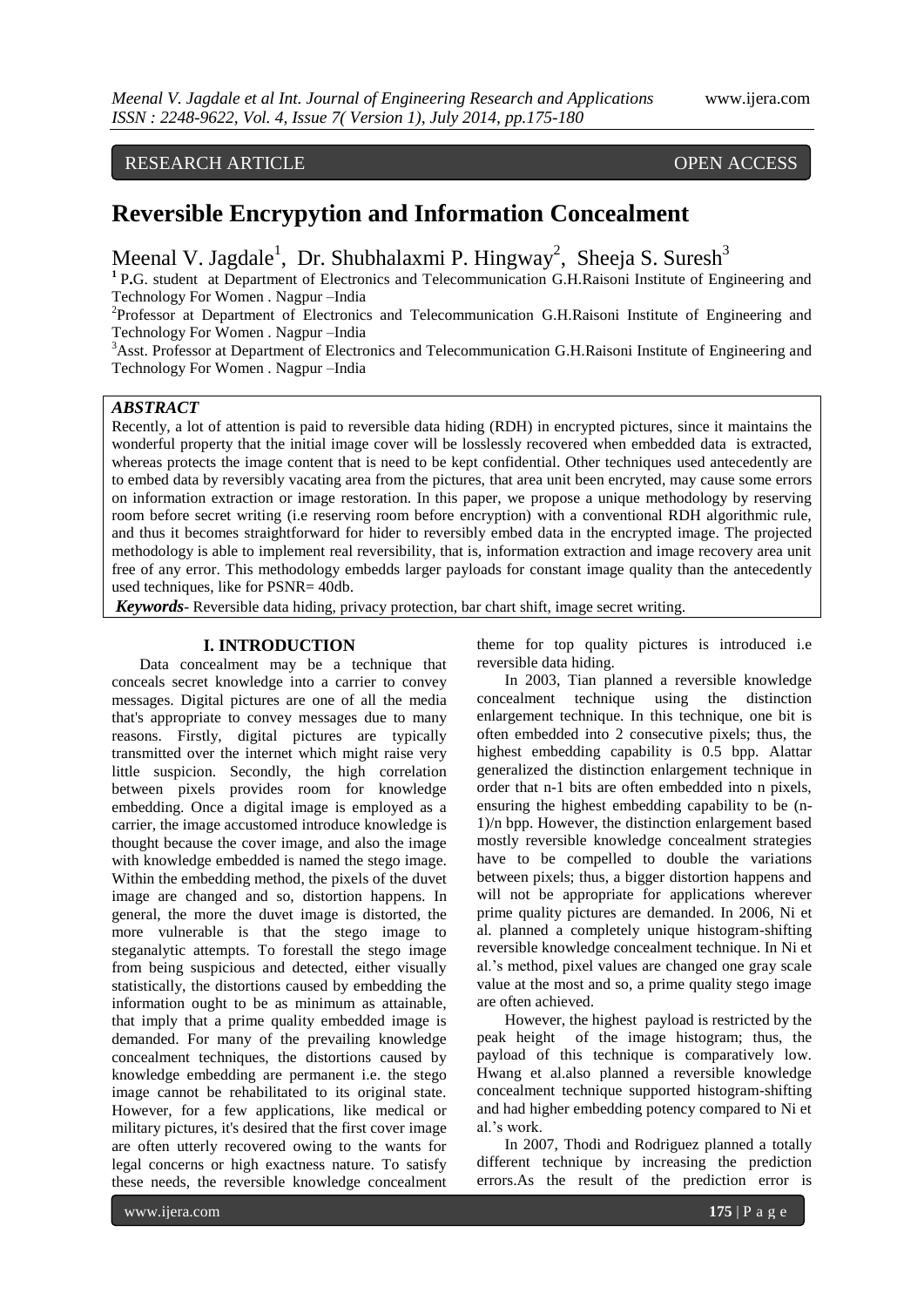sometimes smaller than the distinction between 2 consecutive pixel values, the stego image quality obtained by this technique is healthier than that of Tian's technique. However, Thodi and Rodriguez's technique is additionally supported by expansionembedding technique, a bigger distortion could occur; thus, their technique isn't appropriate for applications requiring prime quality pictures.

#### **II. PLANNED TECHNIQUE**

Vacating space from the encrypted pictures losslessly is comparatively troublesome and conjointly typically inefficient. Thus, we use a method to reverse the order of encoding and vacating space, i.e. reserving room before encryption at content owner facet, the RDH tasks in encrypted pictures would be a lot natural and also easier that leads North American country to the framework, "reserving space before encoding (RRBE)".As shown in Fig. 1(b), the content owner initially reserves enough space on original image and so converts the image into its encrypted version with the encoding key. The data embedding method in encrypted pictures is inherently reversible for the data hider, solely has to accommodate data into the spare space previously emptied out. The information extraction and image recovery is the image of the Framework VRAE where standard RDH algorithm is the ideal operator for reserving space before encryption and might be simply applied to Framework RRBE to offer higher performance as compared with techniques from Framework VRAE. This can be as a result of the new framework, where we follow the customary concept that initially losslessly compresses the redundant image content (e.g.by applying best RDH techniques) and encrypts it with reference to protect the privacy. Next, we have a tendency to elaborate a sensible technique supported the Framework "RRBE", that primarily consists of 4 stages: generation of encrypted image, information concealment in encrypted image, information extraction and image recovery.



(c)

Fig 1. Block diagram: (a) Encryption and data embedding flow (b) Decryption (c) Complete architecture.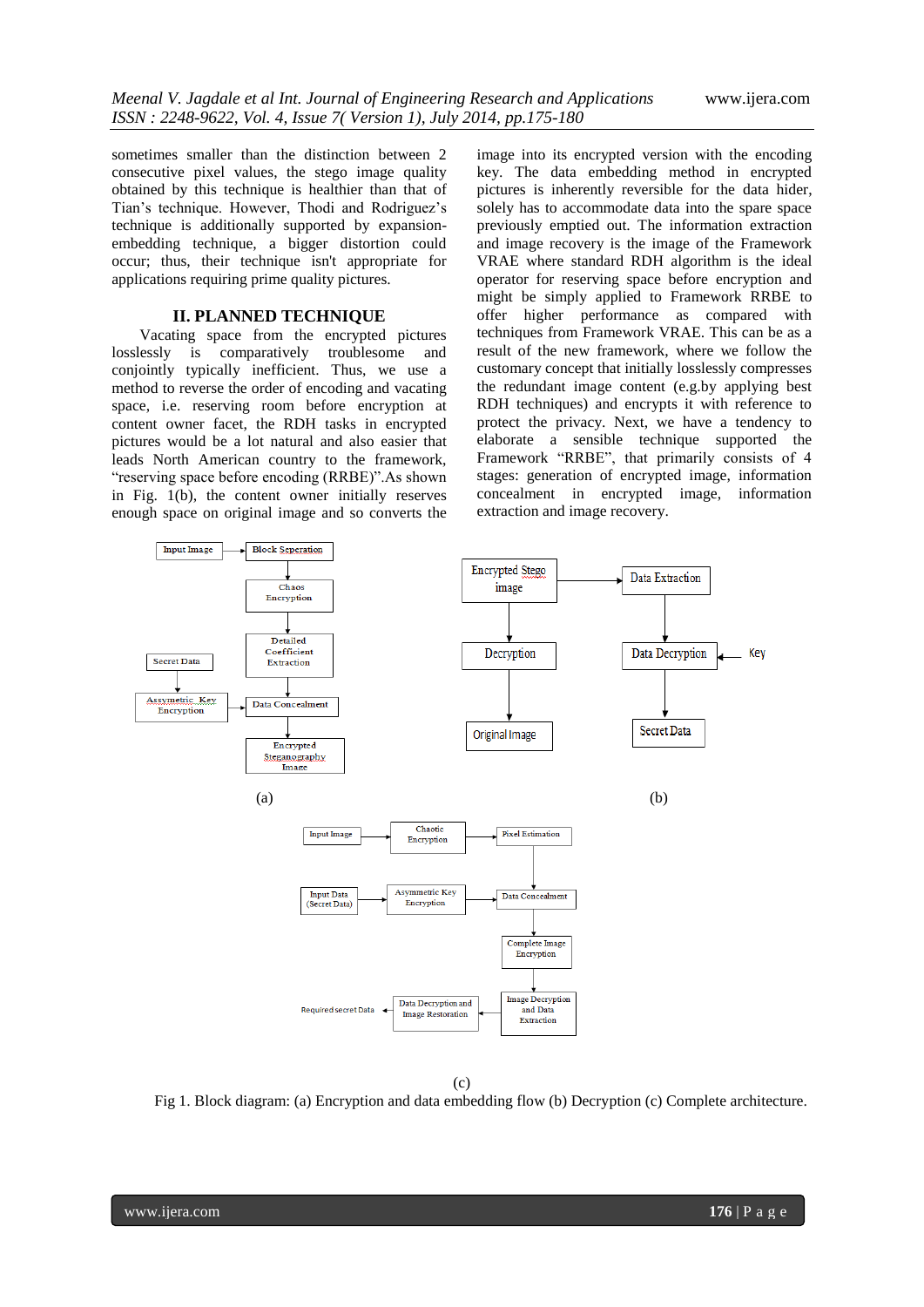#### **[A] GENERATION OF ENCRYPTED IMAGE**

To construct the encrypted image 3 steps are followed: image partition, self-reversible embedding followed by image cryptography.

(1) Image Partition: The operator here for reserving room before encryption may be a customary RDH technique, therefore the goal of image partition is to construct a smoother space B, on that customary RDH algorithms are able to aquier higher performance .Assume the initial image C is of eight bits gray-scale image with its size M x N and pixels Cij  $\in$  [0,255], 1≤ i ≤ M, 1≤ j ≤ N. First, the content owner extracts from the initial image, on the rows, several overlapping blocks whose variety is decided by the size of the embedded message, denoted by l. In detail, every block consists of rows, wherever  $m =$ [l/N] and therefore the variety of blocks may be computed through  $n = M - m + 1$ . For each block,

here a function is stated to measure its first-order smoothness

$$
f = \sum_{u=2}^{m} \sum_{v=2}^{N-1} \left| \mathbf{C}_{u,v} - \frac{\mathbf{C}_{u-1,v} + \mathbf{C}_{u+1,v} + \mathbf{C}_{u,v-1} + \mathbf{C}_{u,v+1}}{4} \cdots (1) \right|
$$

Higher f relates to blocks that contain comparatively additional complicated textures. The content owner, therefore, selects the actual block with the best f to be A, and puts it to the front of the image concatenated by the remainder half B with fewer rough-textured areas, as shown in Fig. 2.Here at the most 3 LSB-planes of A are used.



Fig (a) Original image





Fig(c) Final B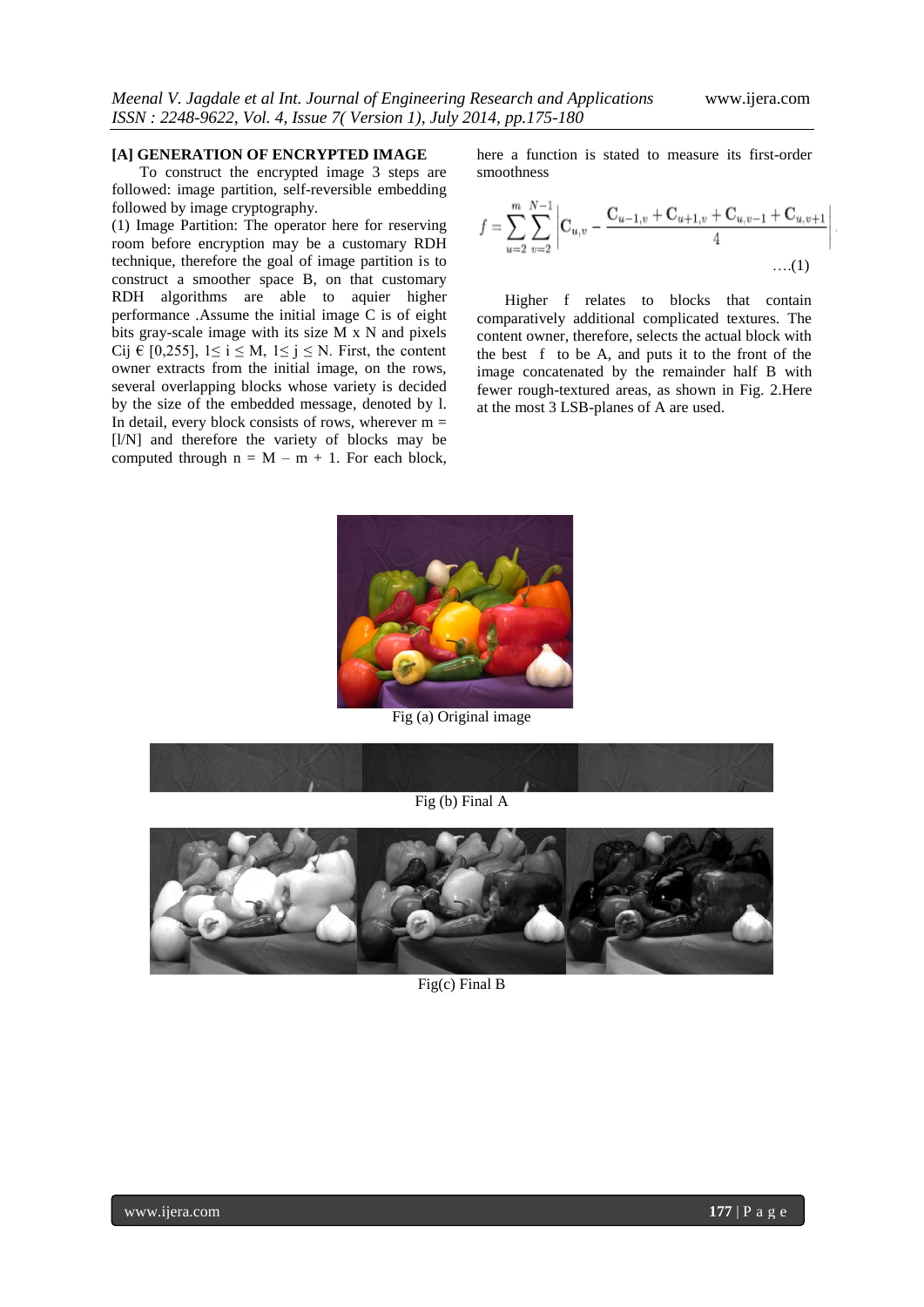

Fig 2. Illustration of Image patition and embedding process.

(2) Self-Reversible Embedding: The motive of selfreversible embedding is to embed the LSB-planes of A into B by using ancient RDH algorithms. Pixels in image B are firstly classified into 2 sets as, white pixels with its indices i and j satisfying  $(i +j)$  mod  $2=0$  and black pixels with indices (i+j)mod 2= 1 as in Fig. 2. Then, every white pixel Bi,j is calculable by the interpolation price obtained with the four black pixels encompassing it as follows,

$$
\mathbf{B}'_{i,j} = w_1 \mathbf{B}_{i-1,j} + w_2 \mathbf{B}_{i+1,j} + w_3 \mathbf{B}_{i,j-1} + w_4 \mathbf{B}_{i,j+1},
$$
  
.... (2)

Where the weight  $w_i$  1  $\leq$  i  $\leq$  4. Then the estimating error is calculated via eij =  $Bi$ , j –  $B'i$ , j alongside embedding some knowledge into the estimating error sequence with bar chart shift. After this we calculate the estimating errors of black pixels with the assistance of encompassing white pixels that are being changed. Then another estimating error sequence is made which will accommodate messages. Thus, we summarize that, to take advantage of all pixels of B, 2 estimating error sequences are created for embedding messages in each single-layer of embedding method. Using two-way bar chart shift, some messages are often embedded on every error sequence. In RDH algorithms, there happens the overflow and underflow once the natural boundary pixels modifies from 255 to 256 or from zero to -1. For its rejection, a boundary map is introduced to point whether or not boundary pixels in marked image natural or pseudo in extracting method.

(3) Image Cryptography: When the rearranged self-embedded image that is denoted by X is generated, we encrypt X to construct the encrypted image denoted by E .Using stream cipher, the encoding version of X are often simply obtained. For an example, a grey value Xi,j starting from 0 to 255 are often shown by 8 bits,  $Xi$ ,  $ji(0)$ ,  $Xi$ ,  $ji(1)$ , ...  $Xi, j(7)$ , such that

$$
\mathbf{X}_{i,j}(k) = \left\lfloor \frac{\mathbf{X}_{i,j}}{2^k} \right\rfloor \mod 2, \quad k = 0, 1, \dots, 7.
$$

The encrypted bits  $Ei, j(k)$  can be calculated through exclusive-or operation

$$
\mathbf{E}_{i,j}(k) = \mathbf{X}_{i,j}(k) \oplus r_{i,j}(k), \qquad \qquad \dots (4)
$$

Where  $ri,j(k)$  is generated via a regular stream cipher. Finally, embed 10 bits of data into LSB's of 1st 10 pixels in encrypted version of A to point knowledge hider the full range of rows and therefore the bitplanes he will enter information into.

#### **[B] INFORMATION CONCEALMENT IN ENCRYPTED IMAGE**

Once the information hider acquires the encrypted image E, he can embed some information into it, though he doesn't get access to the original image. The embedding method initiates by locating the encrypted version of A, denoted by AE. Since AE has been rearranged to the highest of E, it's simple for data hider to read 10 bits information in LSB's of 1st 10 encrypted pixels. After knowing the quantity of bit-planes and rows of pixels he can modify, the data hider merely adopts LSB replacement to substitute the offered bit-planes with extra data m Here, the data hider sets a label to signifies the top position of embedding method and then encrypts accordingly with the data concealment key to formulate marked encrypted image E'.

#### **[C] INFORMATION EXTRACTION AND IMAGE RECOVERY**

Extraction of information is totally freelance from image coding and therefore its order implies 2 completely different applications.

**(1) Case 1:** Extracting information From Encrypted Images: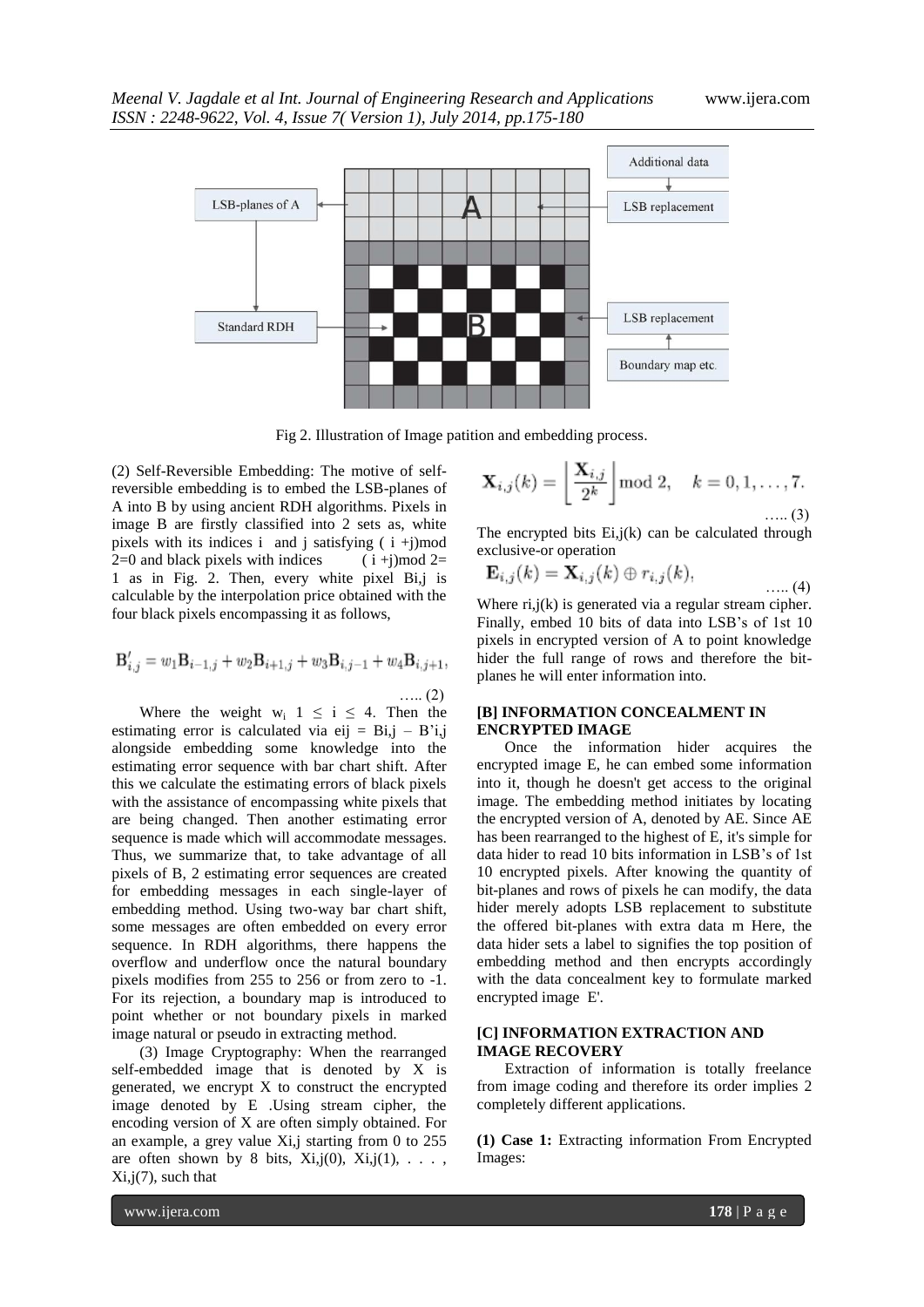In accordance to update and manage personal information of pictures that are encrypted for shielding clients' privacy, an inferior information manager might solely get access to the data concealment key and have to be compelled to manipulate data in encrypted domain. The order of information extraction before image coding guarantees the feasibleness. The information manager will decode the LSB-planes of AE and extract the extra information m by directly reading the decrypted version once supplied with the information concealment key.

**(2) Case 2:** Extracting information From Decrypted Images:

In the previous case each embedding and extraction of the information are manipulated in encrypted domain, whereas there exists a special scenario wherever the user desires to decode the image 1st and extract the information from the decrypted image once it's required.

(a) Generating the Marked Decrypted Image: To accumulate the marked decrypted image X" that is created of A" and B", the content owner ought to do following 2 steps:

• Step 1: With the cryptography key, the content owner decrypts the image except the LSB-planes of AE. The decrypted version of E' containing the embedded information are often calculated by,

$$
\mathbf{X}_{i,j}''(k) = \mathbf{E}_{i,j}'(k) \oplus r_{i,j}(k) \qquad \qquad \dots (5)
$$

And

$$
\mathbf{X}_{i,j}'' = \sum_{k=0}^{I} \mathbf{X}_{i,j}''(k) \times 2^k, \qquad \dots (6)
$$

Where  $E'i.i(k)$  and  $X'i.i(k)$  area unit the binary bits of E'i.j and X"i,j obtained via (3) severally.

• Step 2: Rearrange A" and B" to its original state, we can acquire the plain image containing embedded information because the marked decrypted image X" is clone of rearranged X except LSB-planes of A. At the meanwhile, it keeps sensory activity transparency compared with original image C. More specifically, the distortion is introduced via 2 separate ways: the embedding method by modifying the LSB-planes of A and self-reversible embedding method by embedding LSB-planes of A into B.

(b) Information Extraction and Image Restoration: Nextly, the content owner will extract the information and recover original image after generating the marked decrypted image. The method is comparable to the normal RDH ways. The subsequent outlines the particular steps:

• Step 1: Record and decode the LSB-planes of A" consistent with the information concealment key; extract the information till the top label is reached.

• Step 2: Extract LN, RN, LM, RM, LP, RP, Rb, x and boundary map from the LSB of marginal space of B". Then, scan B" to undertake the subsequent steps.

• Step 3: If  $R<sub>b</sub>$  is equal to zero, which implies no black pixels participate in embedding method, move to Step5.

• Step 4: Calculate estimating errors e'i,j of the black pixels B"i,j . If B"i,j belongs to [1, 254], recover the estimating error and original pixel value in a very reverse order and extract embedded bits once e'i,j is equal to LN, LM (or LP), RM (or RP) and RN. If  $\bar{b} =$ 0, skip this, else operate like B"i,j  $\in$  [1, 254]. Repeat this step till the part of payload  $R_b$  is extracted.

• Step 5: Calculate estimating errors e'i,j of the white pixels B"i,j ,and extract embedded bits and recover white pixels within the same manner as with Step 4.

• Step 6: Continue Step 2 to Step 5,  $(x - 1)$  rounds on B" and merge all extracted bits to create LSB-planes of A. Until now, we've utterly recovered B.

• Step 7: Replace marked LSB-planes of A" with its original bits extracted from B" to urge original cover image C.



Fig 3.(a) Original image, (b) encrypted image, (c) decrypted image containing message, (d) recovery version.